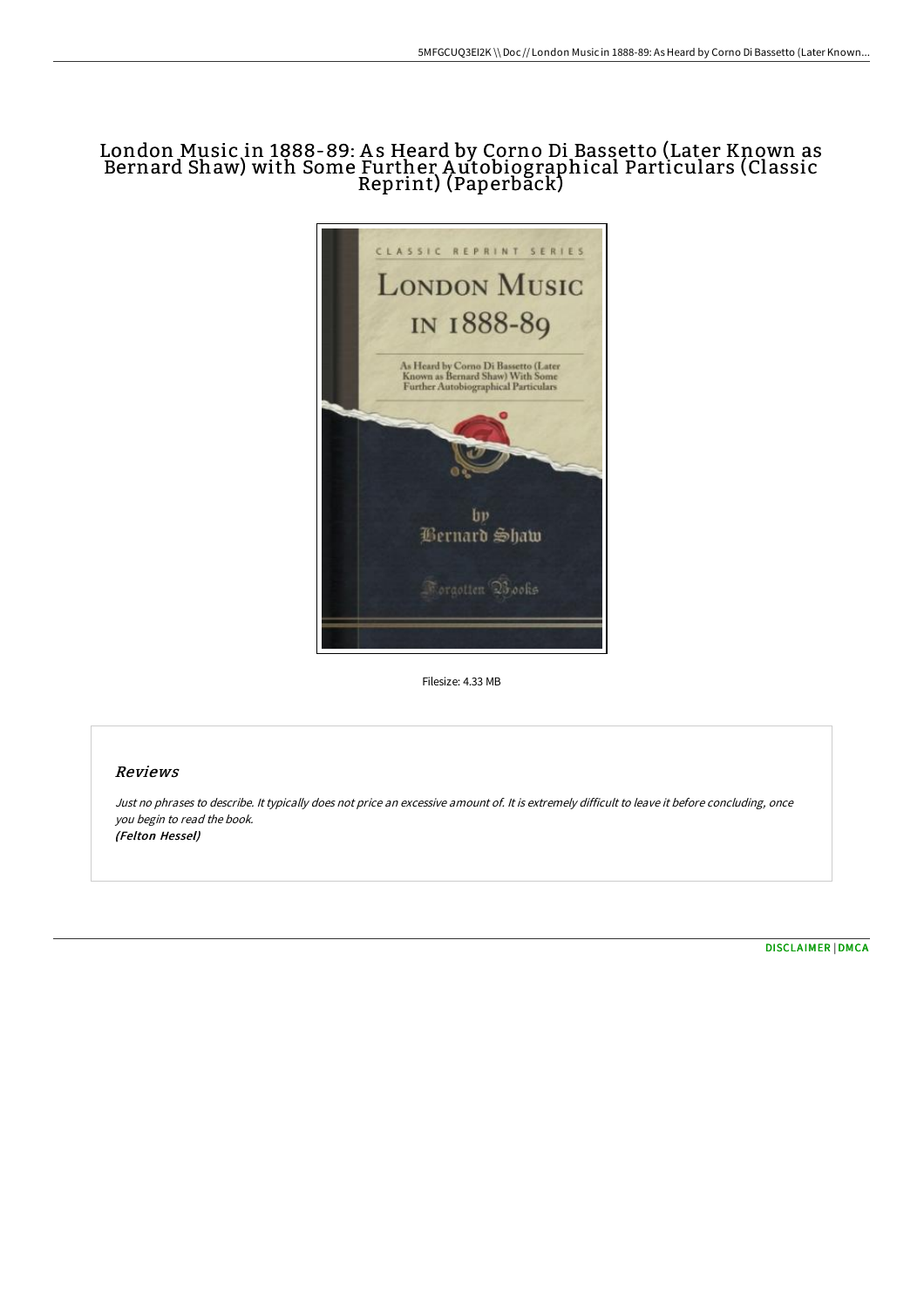## LONDON MUSIC IN 1888-89: AS HEARD BY CORNO DI BASSETTO (LATER KNOWN AS BERNARD SHAW) WITH SOME FURTHER AUTOBIOGRAPHICAL PARTICULARS (CLASSIC REPRINT) (PAPERBACK)



To get London Music in 1888-89: As Heard by Corno Di Bassetto (Later Known as Bernard Shaw) with Some Further Autobiographical Particulars (Classic Reprint) (Paperback) PDF, you should access the link under and save the document or get access to additional information which might be highly relevant to LONDON MUSIC IN 1888-89: AS HEARD BY CORNO DI BASSETTO (LATER KNOWN AS BERNARD SHAW) WITH SOME FURTHER AUTOBIOGRAPHICAL PARTICULARS (CLASSIC REPRINT) (PAPERBACK) ebook.

Forgotten Books, 2017. Paperback. Condition: New. Language: English . Brand New Book \*\*\*\*\* Print on Demand \*\*\*\*\*. Excerpt from London Music in 1888-89: As Heard by Corno Di Bassetto (Later Known as Bernard Shaw) With Some Further Autobiographical Particulars When my maiden novel, called Immaturity, was printed fiFy years aFer it was written, I prefaced it with some account of the unhappy-go-lucky way in which I was brought up, ending with the nine years of shabby genteel destitution during which my attempts to gain a footing in literature were a complete and apparently hopeless failure. I was rescued from this condition by William Archer, who transferred some of his book reviewing work to me, and pushed me into a post as picture critic which had been pushed on him, and for which he considered himself unqualified, as in fact he was, So, as reviewer for the old Pall Mall Gazette and picture critic for Edmund Yates s then fashionable weekly, The World, I carried on until I found an opening which I can explain only by describing the musical side of my childhood, to which I made only a passing allusion in my Immaturity preface, but which was of cardinal importance in my education. In 1888, I being then 32 and already a noted critic and political agitator, the Star newspaper was founded under the editorship of the late T. P. O Connor (nicknamed Tay Pay by Yates), who had for his very much more competent assistant the late H. W. Massingham. Tay Pay survived until 1936; but his mind never advanced beyond the year 1865, thou his Fenian sympathies and his hearty detestation of the English nation disguised that defect from him. Massingham induced him to invite me to join die political staff of his paper; but as I...

Read London Music in 1888-89: As Heard by Corno Di Bassetto (Later Known as Bernard Shaw) with Some Further [Autobiographical](http://bookera.tech/london-music-in-1888-89-as-heard-by-corno-di-bas.html) Particulars (Classic Reprint) (Paperback) Online

Download PDF London Music in 1888-89: As Heard by Corno Di Bassetto (Later Known as Bernard Shaw) with Some Further [Autobiographical](http://bookera.tech/london-music-in-1888-89-as-heard-by-corno-di-bas.html) Particulars (Classic Reprint) (Paperback)